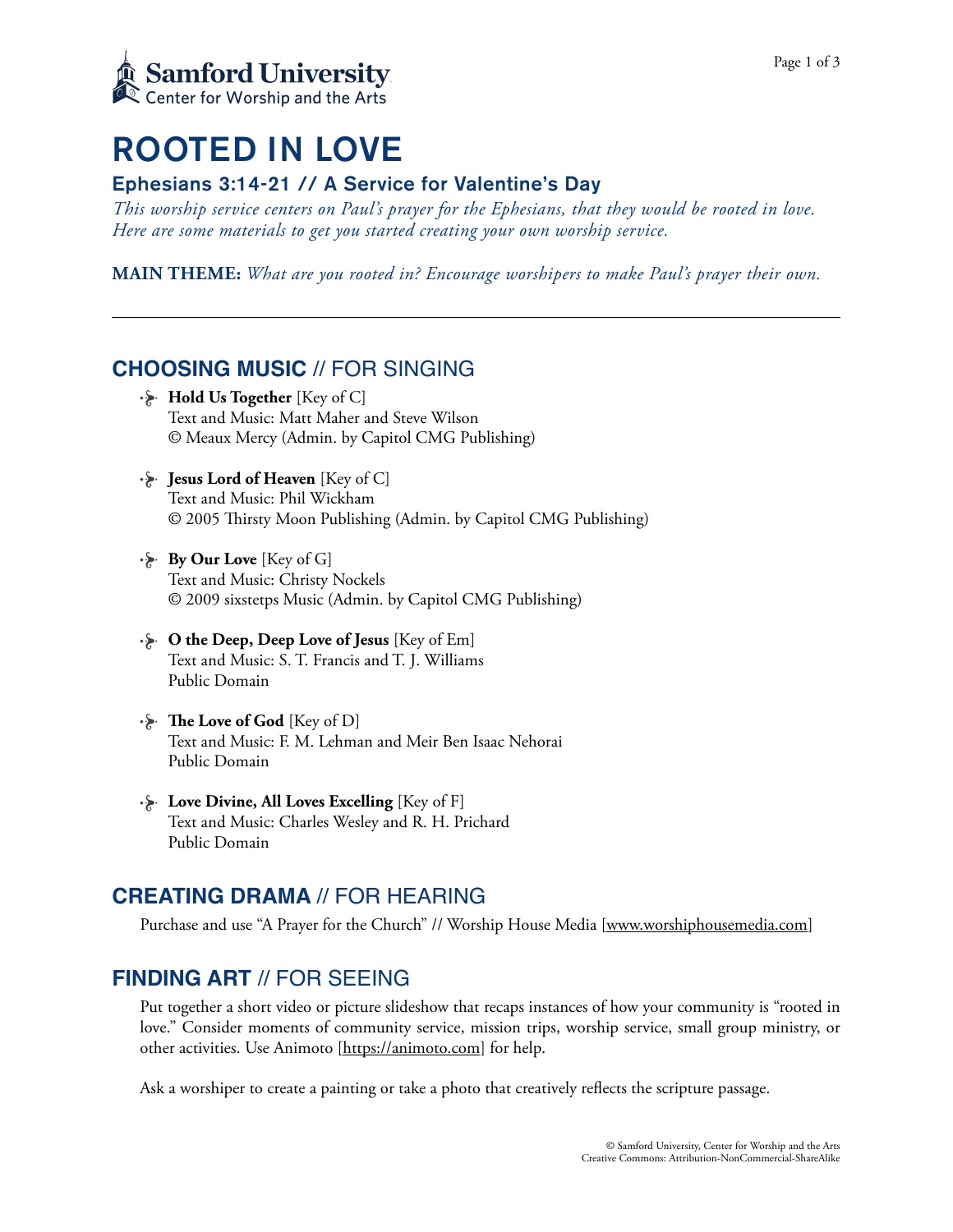To build off the "roots" theme, consider images of strong trees with deep roots. The roots should be many, symbolizing the ministries of love-building in your community.

*Photographer Barry T. Baylor has shot one such image, "Rooted in Love II*



# **LIVING WORSHIP** // FOR DOING

Purchase and use the inspirational video from Worship House Media [\[www.worshiphousemedia.com](http://worshiphousemedia.com)] featuring David Bowden poetry, "**A Valentine's Day Poem.**"

After the message or after the worship gathering have a small group discussion time, facilitated by older worshipers. Valentine's Day offers a great opportunity for us to reflect on God's love for us and how we are to share that love with others. Encourage your group to consider people who may be forgotten in your community. For instance, local nursing homes, children's homes, soup kitchens, and even church members who are homebound all need to be remembered during this holiday. Take time to pray for them and brainstorm ideas for expressing love to them. When we share love with others, our community is further rooted in the love of God. You might include these questions for discussion:

- *• Who in our community might our regular ministries be forgetting?*
- *• What are the needs of the people you should remember in your community?*
- *• How can you share God's love by meeting their needs?*
- *• How can you pray for them?*
- *• How does ministering to others further root us as a community of love?*

# **MAKING SPACE** // FOR WORSHIPING

Consider commissioning an artist to build a candelabra that is sculpted to look like a tree with a root-like base. Branches can hold candles, to be lit at the beginning of the worship gathering. Tis could even become a staple in your worship space.

Fill the space with items that possess imagery of planting deep roots. Structures that incorporate characteristics of trees—roots, trunk, bark, branches, leaves—all remind worshipers of Paul's prayer to be "rooted and grounded in love" and ask worshipers to ask: What am I rooted in?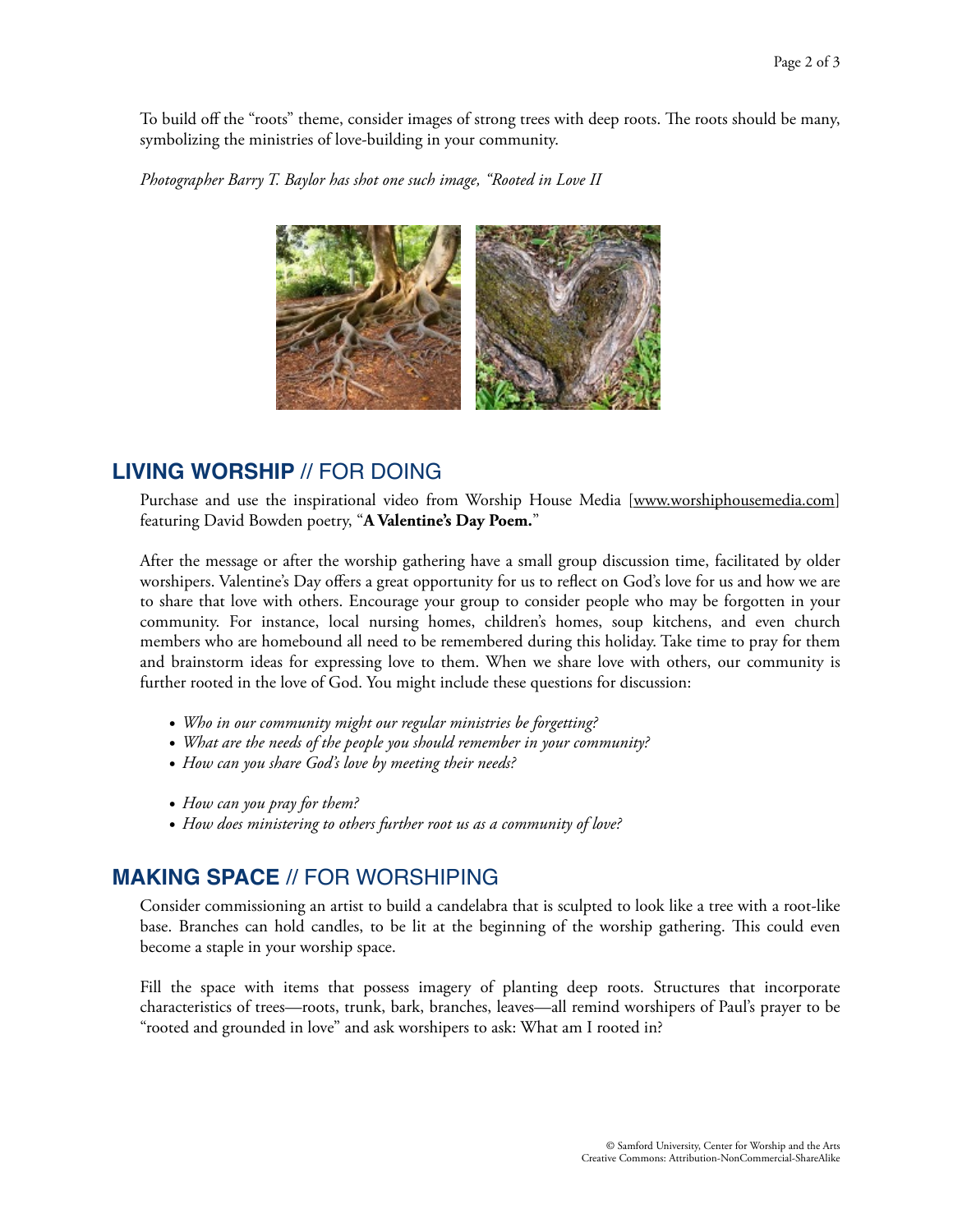# **WRITING POETRY**// FOR PRAYING

Write your own prayer and offer it on behalf of the community. See this prayer for inspiration, based on Ephesians 3:16-19:

*We bow our hearts before You, Father God. You are the Creator of everything we see in heaven and on earth. We pray that out of your glorious, unlimited resources, You would strengthen our hearts and minds through the power of Your Holy Spirit. May your love be the rich soil in which our lives are rooted. May your love be the firm foundation on which we build, so that, together with all Your people everywhere, we would come to truly understand how long, how high, how wide and how deep Your love really is how it far surpasses anything we can imagine. God, fill us with the fullness and the power that comes from You alone, so that our lives would reflect your goodness and grace to the world around us. Amen.*